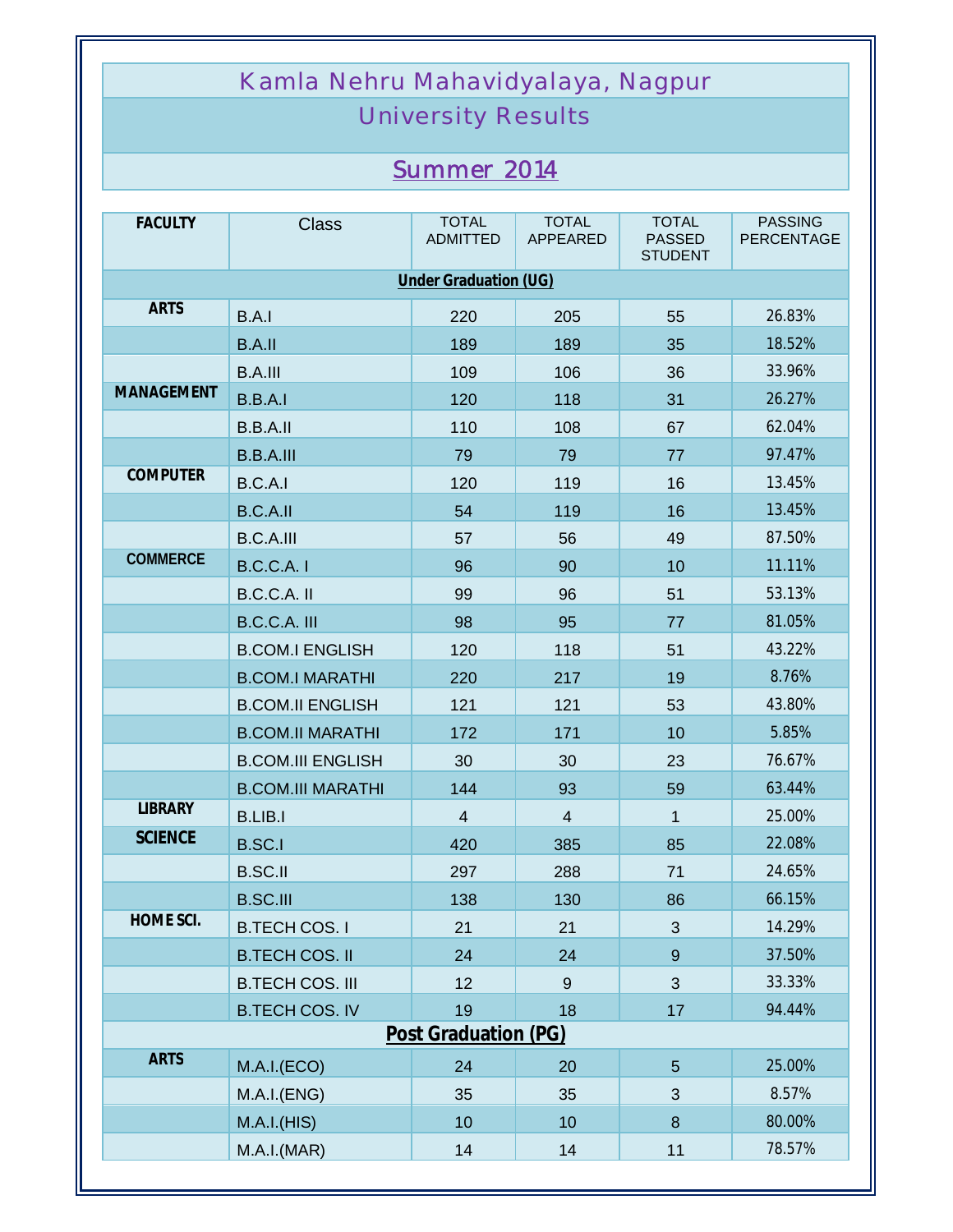|                   | M.A.I.(POL.SCI)        | 18             | 17             | $5\phantom{.0}$ | 29.41%      |
|-------------------|------------------------|----------------|----------------|-----------------|-------------|
|                   | M.A.I.(SOC)            | 25             | 21             | 9               | 42.86%      |
|                   | M.A.II.(ECO)           | 18             | 18             | 12              | 66.67%      |
|                   | M.A.II.(ENG)           | 13             | 13             | $\mathbf 1$     | 7.69%       |
|                   | M.A.I.I.(HIS)          | 12             | 12             | $\overline{7}$  | 58.33%      |
|                   | M.A.II.(MAR)           | 11             | 11             | $\,8\,$         | 72.73%      |
|                   | M.A.II.(POL.SCI)       | 9              | 8              | $6\phantom{1}$  | 75.00%      |
|                   | M.A.II.(SOC)           | 13             | 10             | $\overline{2}$  | 20.00%      |
| <b>COMMERCE</b>   | M.COM I                | 150            | 140            | 53              | 37.86%      |
|                   | <b>M.COM II</b>        | 104            | 98             | 42              | 42.86%      |
| <b>LIBRARY</b>    | M.LIB.II               | 11             | 10             | $6\phantom{1}$  | 60.00%      |
| <b>SCIENCE</b>    | M.Sc I COMP. SCI       | 22             | 21             | 3               | 14.29%      |
|                   | M.Sc II COMP. SCI      | 16             | 16             | 5               | 31.25%      |
|                   | M.SC.I (BOT)           | $\overline{4}$ | $\overline{4}$ | 3               | 75.00%      |
|                   | M.SC.I (CHE)           | 28             | 26             | $\overline{2}$  | 7.69%       |
|                   | M.SC.I (ELE))          | $\mathfrak{S}$ | $\mathfrak{S}$ | ----            | $- - - - -$ |
|                   | M.SC.I (MICRO)         | 20             | 19             | 9               | 47.37%      |
|                   | M.SC.I (PHY)           | 19             | 19             | ----            |             |
|                   | M.SC.I BIO CHEM        | $\mathbf{1}$   | $\mathbf{1}$   | ----            |             |
|                   | <b>M.SC.I MATHS</b>    | 22             | 19             | ----            |             |
|                   | <b>M.SC.I ZOO</b>      | $\overline{9}$ | $\overline{7}$ |                 |             |
|                   | M.SC.II (BOT)          | 3              | $\overline{2}$ | ----            |             |
|                   | M.SC.II (CHE)          | 15             | 13             | $\overline{4}$  | 30.77%      |
|                   | M.SC.II (ELE))         | $\overline{2}$ | $\overline{2}$ | $\mathbf{1}$    | 50.00%      |
|                   | M.SC.II (MICRO)        | 25             | 25             | 10              | 40.00%      |
|                   | M.SC.II (PHY)          | 13             | 12             | ----            |             |
|                   | <b>M.SC.II BIOTECH</b> | $\overline{1}$ | $\overline{1}$ | $\mathbf{1}$    | 100.00%     |
|                   | M.SC.II ENV SCI        | $\overline{2}$ | $\overline{2}$ | $\overline{2}$  | 100.00%     |
|                   | <b>M.SC.II MATHS</b>   | 15             | 13             |                 |             |
|                   | M.SC.II ZOO            | 5              | $\overline{5}$ | $\overline{4}$  | 80.00%      |
|                   | M.TECH I               | 14             | 14             | 5               | 35.71%      |
|                   | <b>M.TECH II</b>       | 11             | 11             | 10              | 90.91%      |
| <b>MANAGEMENT</b> | MBA I                  | 60             |                | 44              | 74.58%      |
|                   | <b>MBA II</b>          | 51             | 59<br>49       | 31              | 63.27%      |
| <b>COMPUTER</b>   |                        |                |                |                 | 80.00%      |
|                   | <b>MCAI</b>            | $6\phantom{1}$ | 5 <sup>5</sup> | $\overline{4}$  | 76.19%      |
|                   | <b>MCA II</b>          | 63             | 63             | 48              |             |
|                   | <b>MCA III</b>         | 38             | 38             | 38              | 100.00%     |
|                   | MCM I                  | 36             | 33             | 26              | 78.79%      |
|                   | <b>MCM II</b>          | 40             | 35             | 26              | 74.29%      |
|                   | <b>PGDCCA</b>          | 15             | 14             | 11              | 78.57%      |